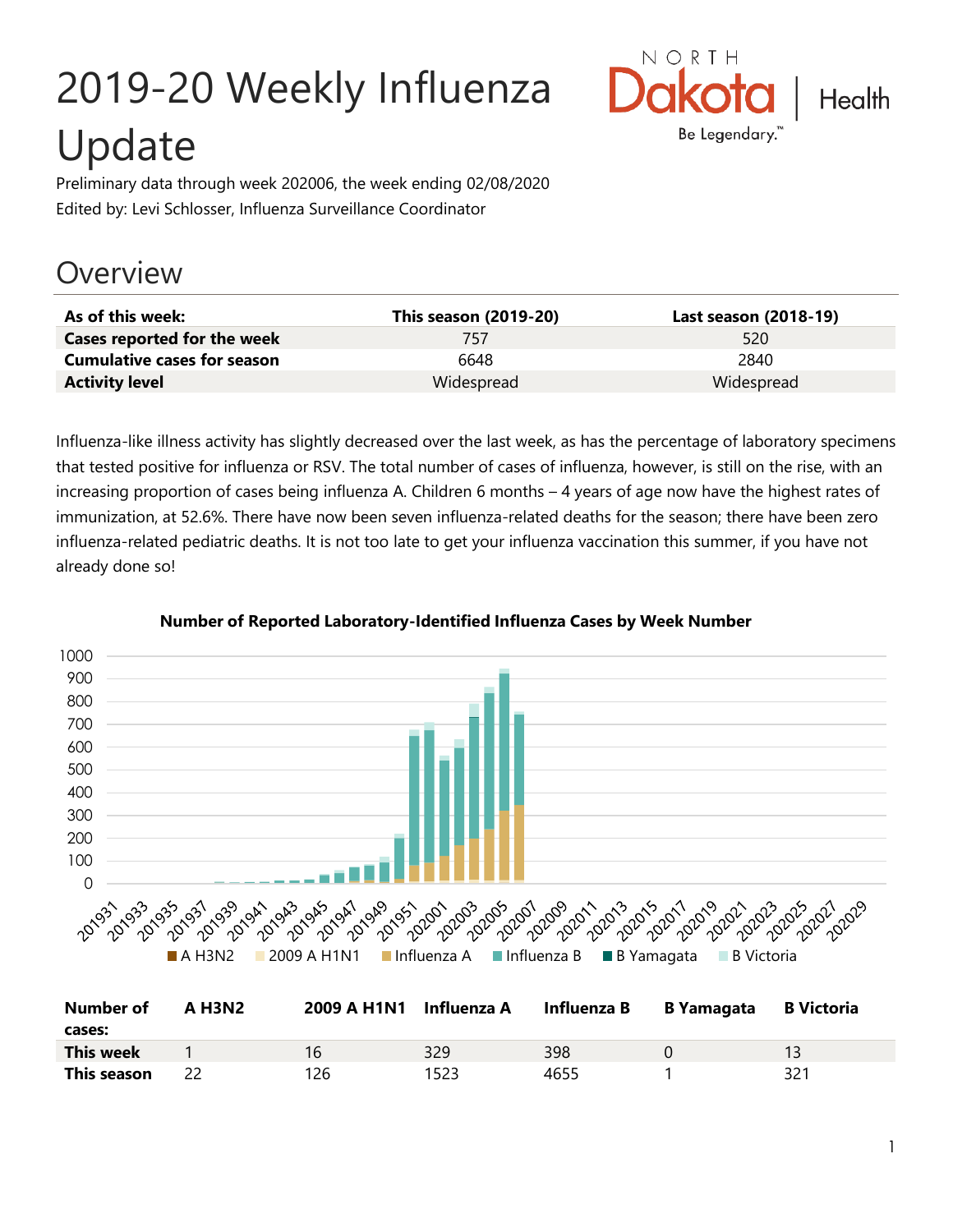Laboratory-confirmed influenza is a reportable disease in North Dakota. Influenza "cases" include people that have tested positive for influenza in a healthcare setting. It does not include people with influenza who did not seek healthcare, or who were diagnosed without a lab test, which is common. The true number of people with influenza in North Dakota is underrepresented, but case data allows us to see where and in what populations influenza is circulating. It also provides context regarding how the current season compares with previous seasons. Find more information about cases on [www.ndflu.com.](file://///nd.gov/doh/DOH-DATA/MSS/DC/PROGRAM/IMMUNE/Immunize/Influenza/Inf18-19/Surveillance/Weekly%20Summaries/www.ndflu.com)







Powered by Bing © GeoNames, Navteq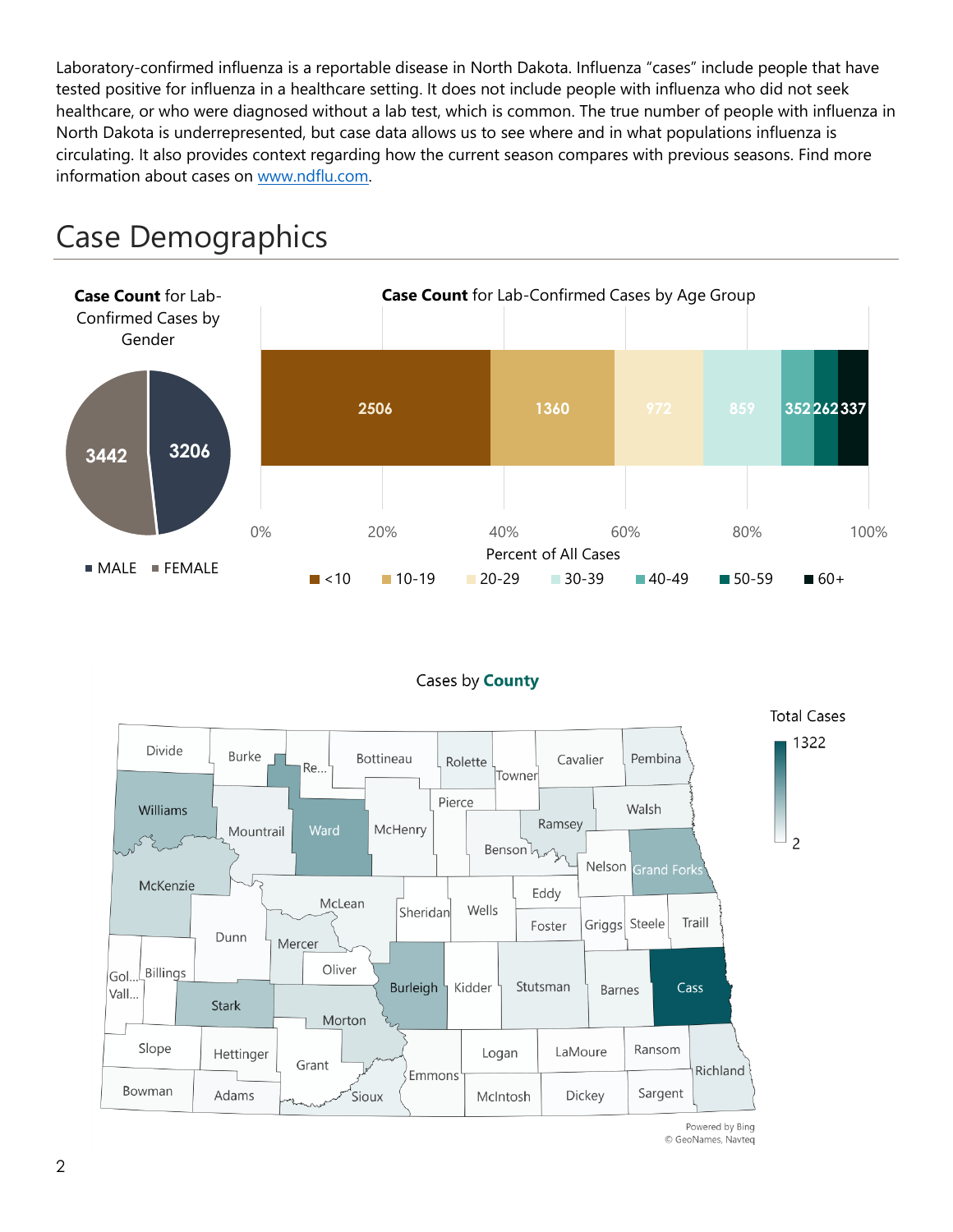# **Outbreaks**

During the influenza season, influenza outbreaks are common anywhere people gather, including schools, child care centers, and health care facilities. Outbreaks of influenza or influenza-like illness may be reported to the NDDoH. The following outbreaks have been reported this season:

| <b>Setting</b>                                        | <b>Number of outbreaks</b> | <b>Identified pathogens</b> |
|-------------------------------------------------------|----------------------------|-----------------------------|
| Long Term Care, Basic Care,<br><b>Assisted Living</b> | 13                         | Influenza B                 |
| <b>Schools</b>                                        |                            | Influenza A/B               |
| <b>Child Care Centers</b>                             | $^{(1)}$                   |                             |

# Surveillance Programs

In addition to case reporting, the NDDoH uses a variety information sources to fully describe of what is happening during the influenza season.

#### Hospitalizations

This season, the NDDoH has introduced a new influenza hospitalization surveillance program. Select North Dakota hospitals report the number influenza-related hospitalizations weekly to the NDDoH. Because this surveillance methodology is new, hospitalization numbers this year may not be comparable to previous years.



#### **Total number of Hospitalizations: This week** 10 **This season** 199

#### Deaths

Data on pneumonia and influenza deaths is obtained from Vital Records and based on the cause of death listed on the death certificate.



**Total number of deaths for the season: Pneumonia** 237 **Influenza** 8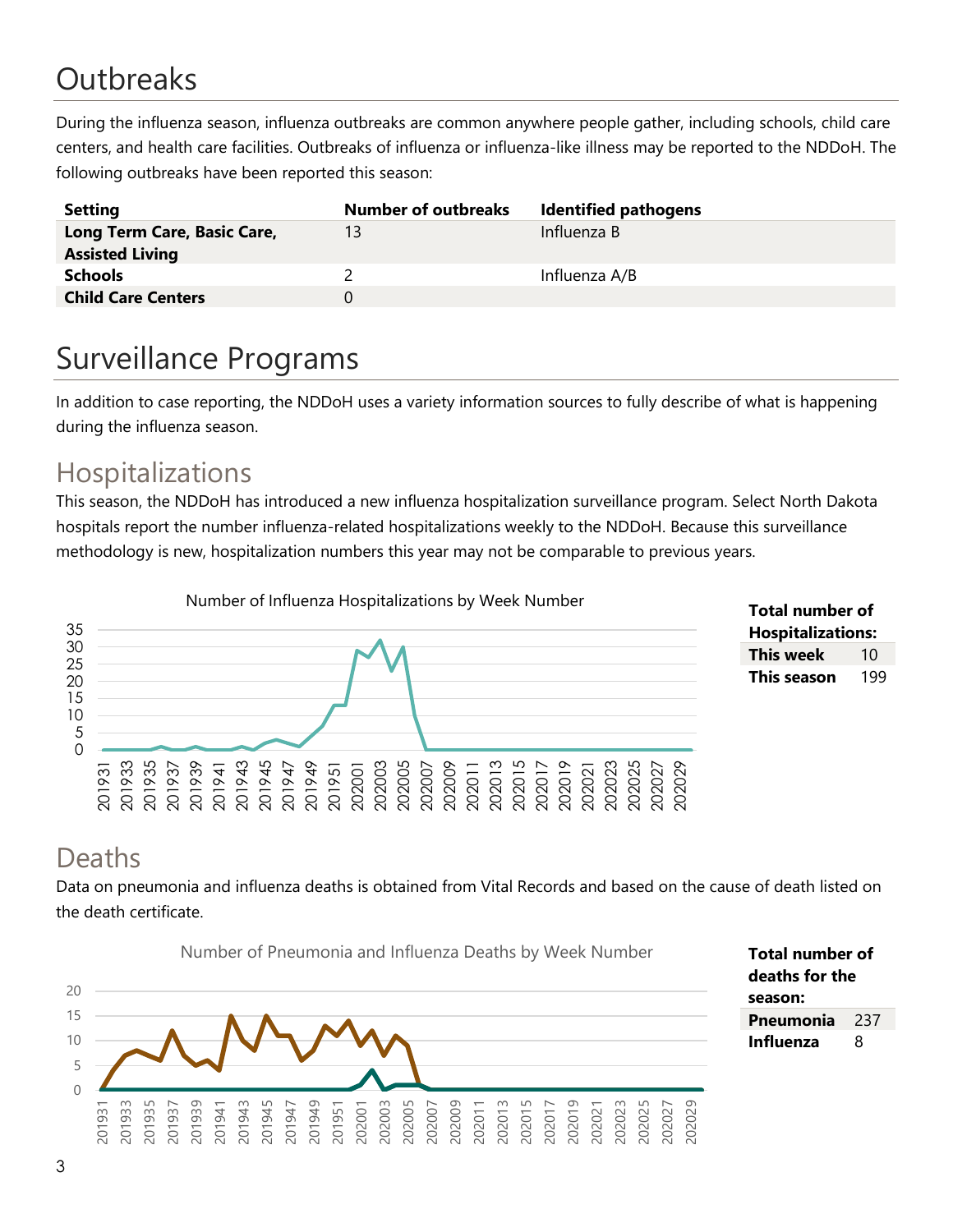## Outpatient Influenza-like Illness

The NDDoH participates in the national U.S. Outpatient Influenza-like Illness Surveillance Network (ILINet). Data from participating outpatient providers in North Dakota are pooled to create a state-wide estimate for the weekly percent of healthcare visits due to influenza-like illness (ILI). Patients presenting with a fever of 100ºF or greater and a cough and/or sore throat are considered to have ILI. For more information on state and national ILINet data, see **FluView** [Interactive.](https://gis.cdc.gov/grasp/fluview/fluportaldashboard.html)



Percent of Outpatient Visits Due to Influenza-like Illness by Week, Current and Previous Season

#### Sentinel Laboratory Data

The NDDoH receives influenza and RSV testing data from participating sentinel laboratories across the state. The total number of positive tests and the total number of tests conducted are reported and used to create a state-wide percent positivity statistic. For influenza, percent positivity of 10% or greater indicates "season level" influenza activity.

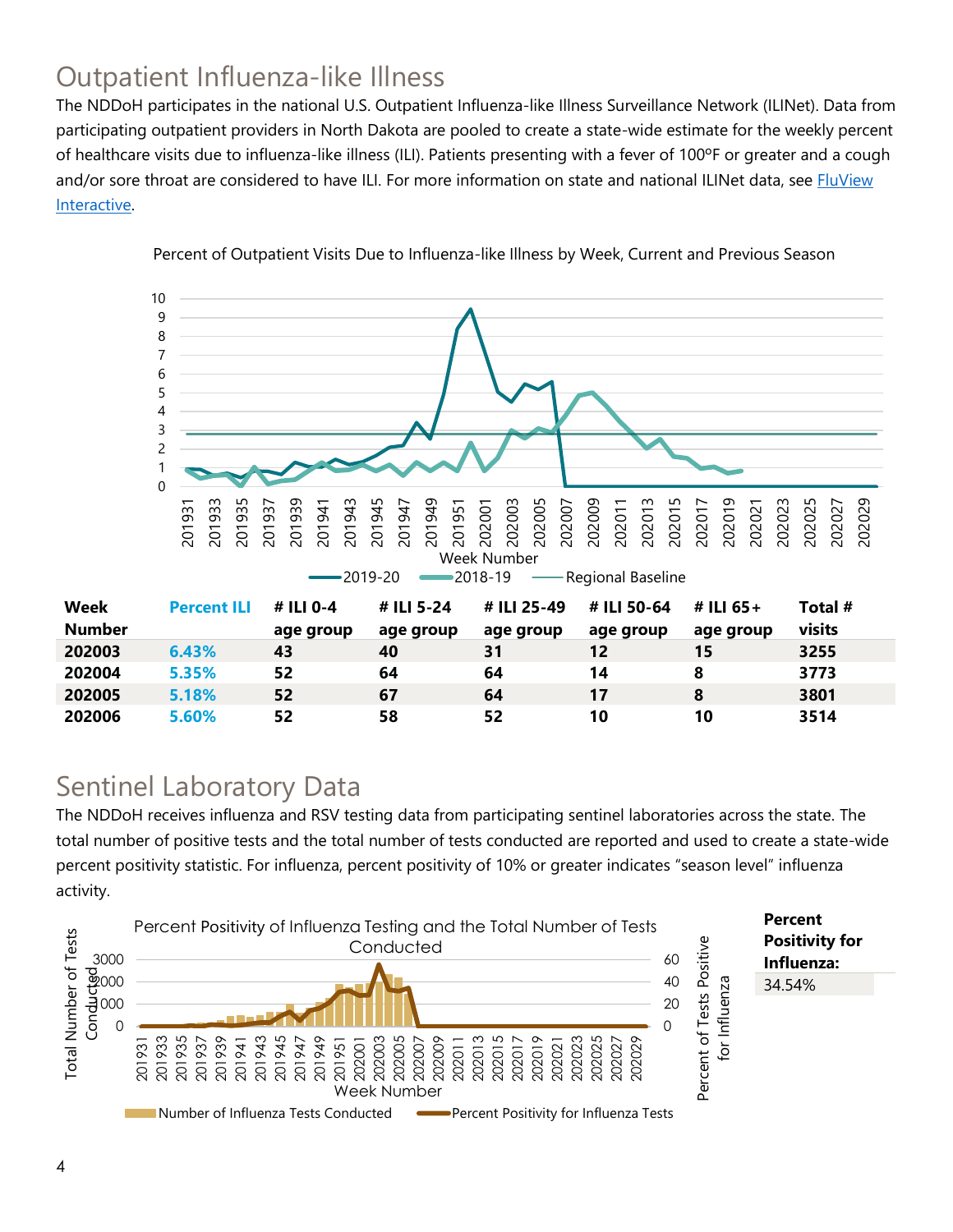

### School Absenteeism

During the influenza season, increases in school absenteeism data can be used as an early indicator for influenza circulation. The NDDoH received absenteeism data from a majority of schools in the state. Data here include absences for all reasons.



# Multi-season Comparison